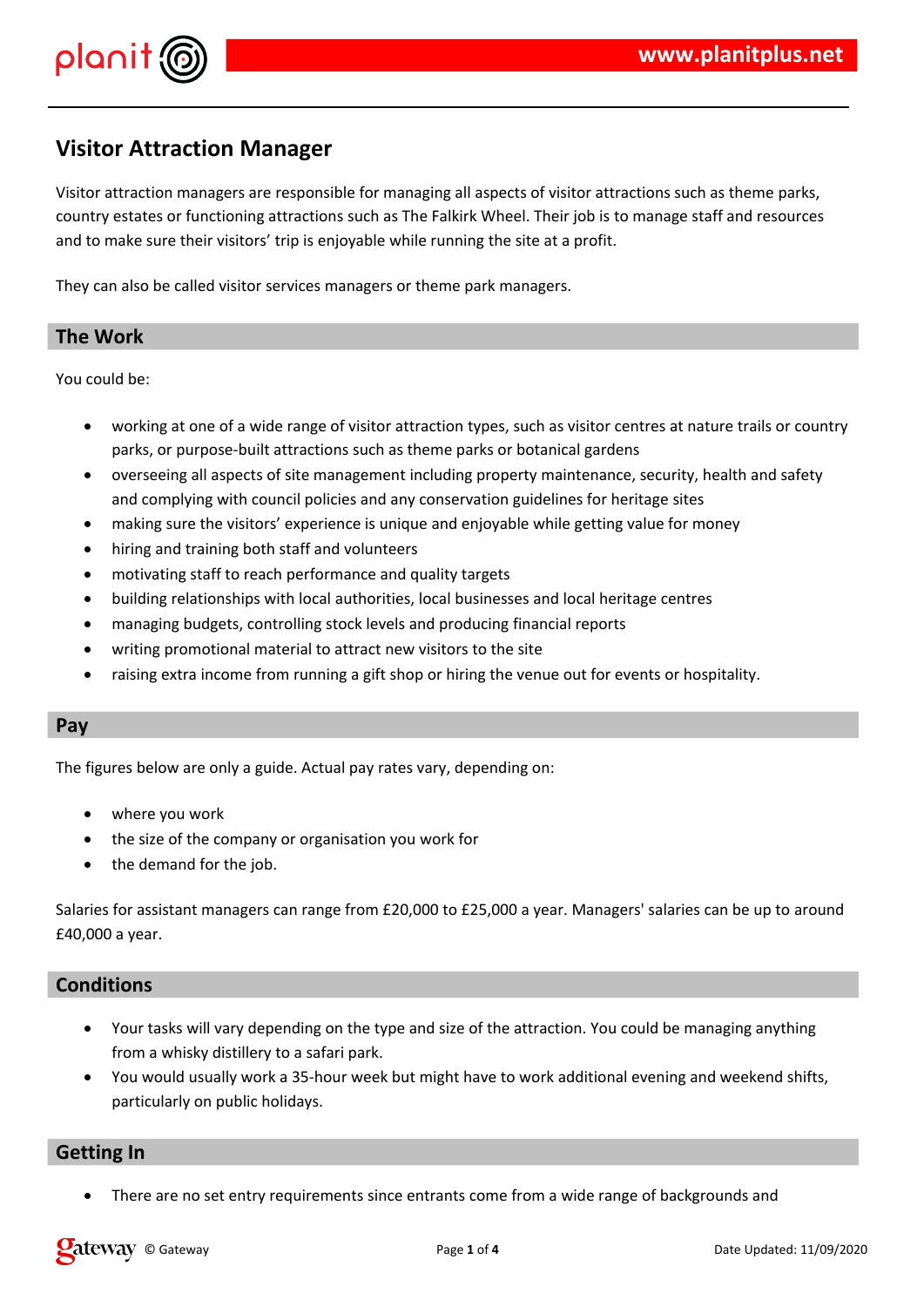



experience depending on the role.

- Entrants may already have experience in marketing, business, finance or project management or in visitor or tourist services management.
- Many entrants have an HND or degree in a relevant subject. Depending on the visitor attraction, subjects range from natural history, tourism, marketing or business management.
- Entry requirements for HND courses are usually 1-2 Highers and degree courses are usually 4-5 Highers. Specific subjects may be required for particular courses.
- Some employers may prefer you to have a postgraduate qualification in tourism or heritage studies.
- A driving licence may be useful.
- You may require a satisfactory criminal record check from Disclosure Scotland to show that you are suitable for this type of work. Contact Disclosure Scotland for details on the type you would need.

# **What Does It Take**

You need to have:

- a genuine interest in the tourism or heritage sector
- good organisational and time management skills
- good budget and finance skills
- excellent written and verbal communication skills
- a proactive approach
- creative flair and imagination
- IT and research skills
- the ability to lead and motivate staff
- a high standard of customer service.

# **Training**

- You would receive on the job training from senior staff or management covering for example, the site's history and its assets, health and safety policy and security systems.
- You need to keep up to date with developments in the field of tourism you are working in.

# **Getting On**

- With experience and further skills, you may be able to move around in either the public or private sector.
- It helps if you are willing to move around the country.

# **More Information**

Visitor attractions come in all shapes and sizes and range from historic properties, theme parks, wildlife attractions, sporting venues, artists' studios, health complexes or industry based attractions as well as traditional attractions such as museums and art galleries.

#### **Contacts**

**Association of Scottish Visitor Attractions (ASVA)**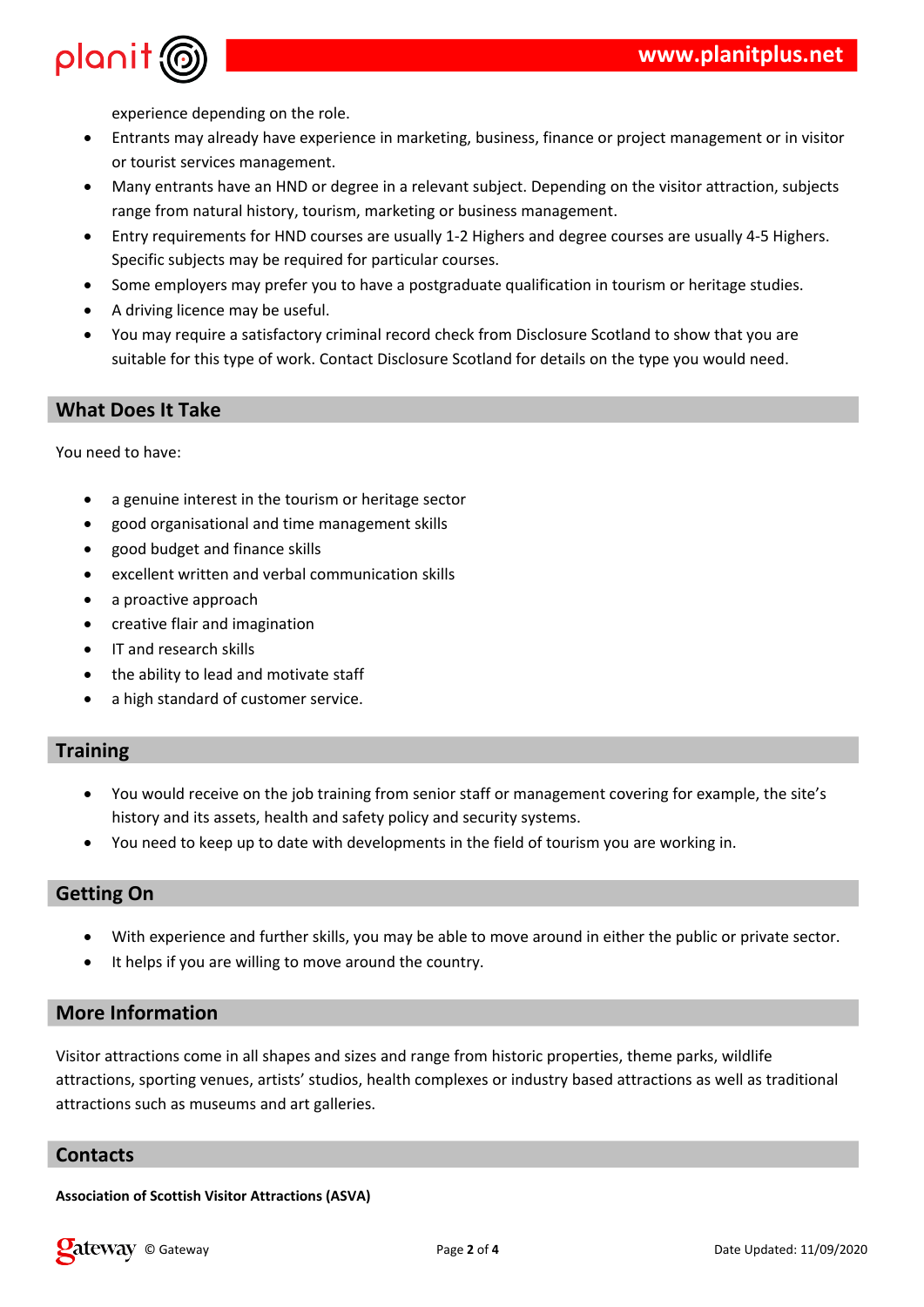

Tel: 0141 229 0923 Email: info@asva.co.uk Website: www.asva.co.uk Twitter: @ASVAtweets

#### **Creative Scotland**

Tel: 0345 603 6000 Email: enquiries@creativescotland.com Website: www.creativescotland.com Website (2): opportunities.creativescotland.com Twitter: @CreativeScots Facebook: www.facebook.com/CreativeScotland

#### **Historic Environment Scotland (HES)**

Tel: 0131 668 8600 Website: www.historicenvironment.scot Twitter: @HistEnvScot Facebook: www.facebook.com/historicenvscotland

**Museum Jobs: cultural sector recruitment** Website: www.museumjobs.com

#### **National Trust for Scotland (NTS)**

Tel: 0131 458 0200 Website: www.nts.org.uk Twitter: @N\_T\_S Facebook: www.facebook.com/NationalTrustforScotland